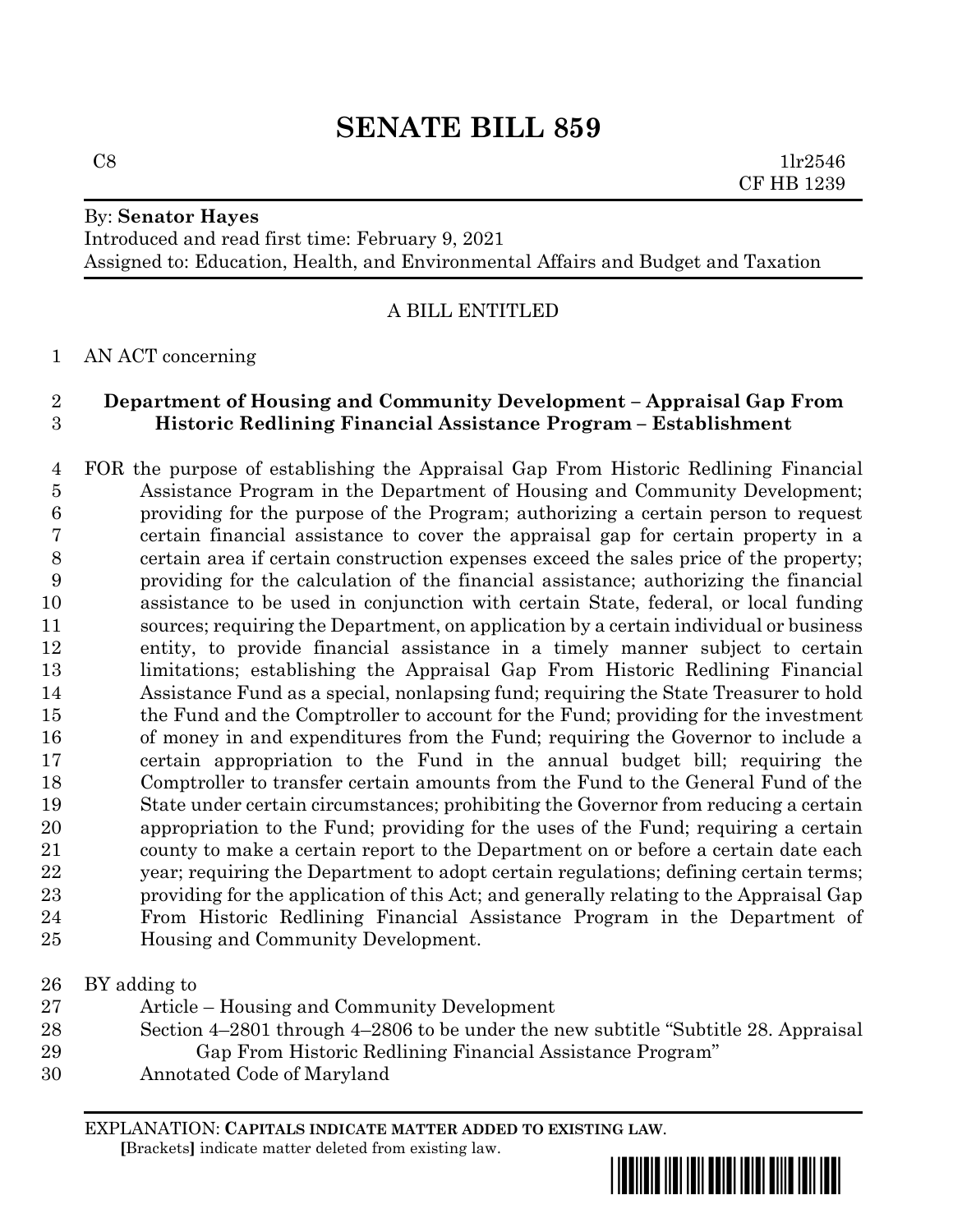|                      | $\overline{2}$                                                                                                                                                                                                   | <b>SENATE BILL 859</b>                                                                                                                                                                                  |
|----------------------|------------------------------------------------------------------------------------------------------------------------------------------------------------------------------------------------------------------|---------------------------------------------------------------------------------------------------------------------------------------------------------------------------------------------------------|
| $\mathbf{1}$         |                                                                                                                                                                                                                  | (2019 Replacement Volume and 2020 Supplement)                                                                                                                                                           |
| $\overline{2}$<br>3  |                                                                                                                                                                                                                  | SECTION 1. BE IT ENACTED BY THE GENERAL ASSEMBLY OF MARYLAND,<br>That the Laws of Maryland read as follows:                                                                                             |
| $\overline{4}$       |                                                                                                                                                                                                                  | <b>Article – Housing and Community Development</b>                                                                                                                                                      |
| $\overline{5}$<br>6  |                                                                                                                                                                                                                  | <b>SUBTITLE 28. APPRAISAL GAP FROM HISTORIC REDLINING FINANCIAL</b><br><b>ASSISTANCE PROGRAM.</b>                                                                                                       |
| 7                    | $4 - 2801.$                                                                                                                                                                                                      |                                                                                                                                                                                                         |
| 8<br>9               | (A)<br><b>INDICATED.</b>                                                                                                                                                                                         | IN THIS SUBTITLE THE FOLLOWING WORDS HAVE THE MEANINGS                                                                                                                                                  |
| 10<br>11<br>12<br>13 | (B)<br>SIZE.                                                                                                                                                                                                     | "AFFORDABLE" MEANS THAT MONTHLY HOUSING COSTS DO NOT<br>EXCEED 30% OF A HOUSEHOLD'S INCOME, WHERE THE HOUSEHOLD'S INCOME DOES<br>NOT EXCEED 140% OF THE STATEWIDE MEDIAN INCOME FOR A HOUSEHOLD OF LIKE |
| 14<br>15<br>16       | "APPRAISAL GAP" MEANS THE AMOUNT BY WHICH THE TOTAL COST OF<br>(C)<br>ELIGIBLE CONSTRUCTION EXPENSES EXCEEDS THE CONTRACT SALES PRICE OF A<br>QUALIFIED PROPERTY WHEN IT IS INITIALLY SOLD TO AN OWNER-OCCUPANT. |                                                                                                                                                                                                         |
| 17<br>18<br>19       | (1)<br>(D)<br>A QUALIFIED PROPERTY.                                                                                                                                                                              | "ELIGIBLE CONSTRUCTION EXPENSES" MEANS ANY AMOUNT<br>THAT IS EXPENDED ON THE CONSTRUCTION OR SUBSTANTIAL REHABILITATION OF                                                                              |
| 20<br>$21\,$         | (2)<br><b>EXPENDED ON:</b>                                                                                                                                                                                       | "ELIGIBLE CONSTRUCTION EXPENSES" INCLUDES ANY AMOUNT                                                                                                                                                    |
| 22                   |                                                                                                                                                                                                                  | (I)<br>ROOF REPAIR AND REPLACEMENT;                                                                                                                                                                     |
| 23                   |                                                                                                                                                                                                                  | (II)<br>CHIMNEY REPAIR AND LINING;                                                                                                                                                                      |
| 24                   |                                                                                                                                                                                                                  | (III)<br>INTERNAL AND EXTERNAL DOORS;                                                                                                                                                                   |
| 25                   |                                                                                                                                                                                                                  | (IV)<br>WINDOWS;                                                                                                                                                                                        |
| 26                   |                                                                                                                                                                                                                  | (V)<br>MASONRY;                                                                                                                                                                                         |
| $27\,$               |                                                                                                                                                                                                                  | <b>FLOOR JOISTS;</b><br>(VI)                                                                                                                                                                            |
| 28                   |                                                                                                                                                                                                                  | (VII) FINISHED FLOORING;                                                                                                                                                                                |
|                      |                                                                                                                                                                                                                  |                                                                                                                                                                                                         |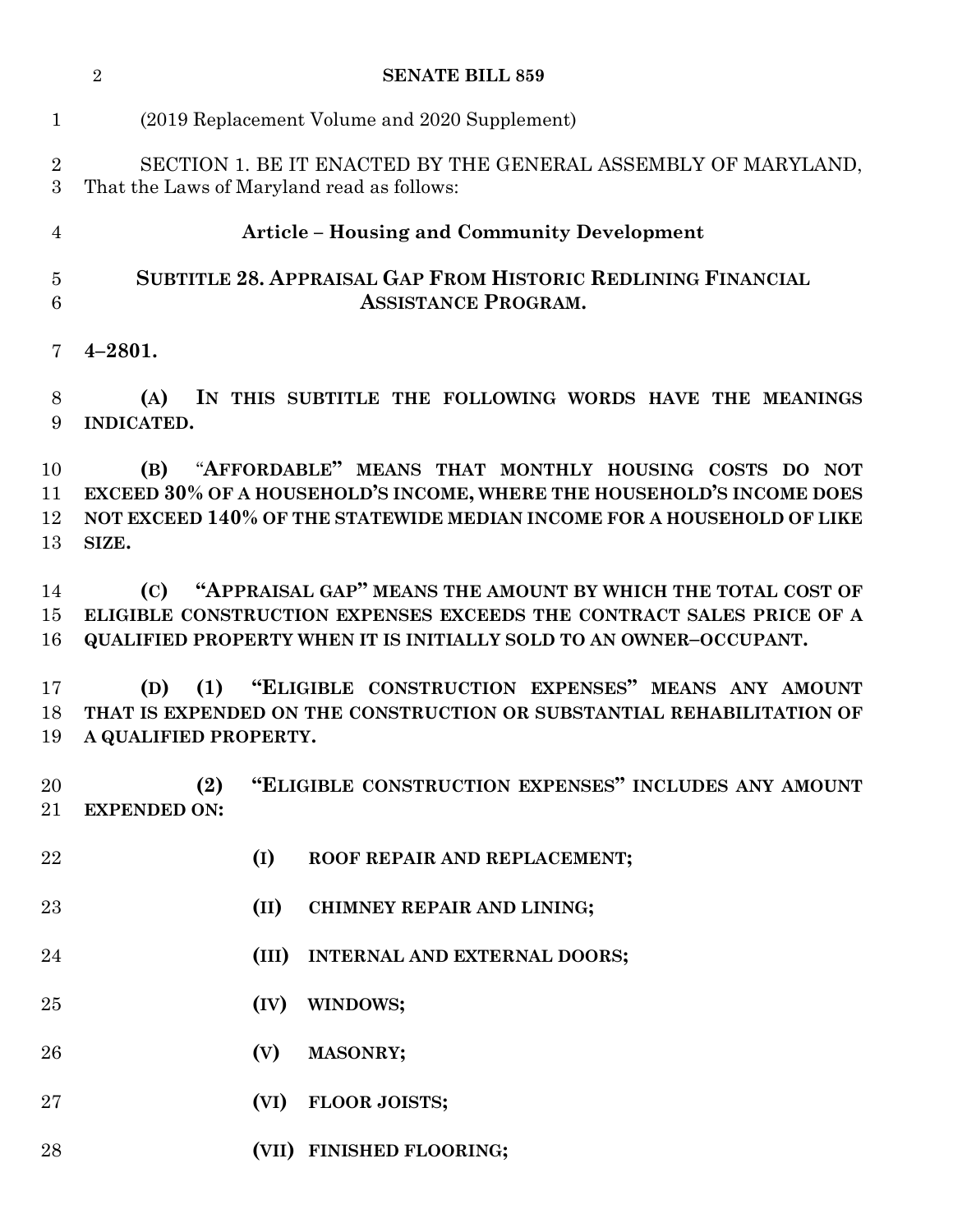| $\mathbf{1}$   | (VIII) FRAMING;                                                                                                                                                                  |
|----------------|----------------------------------------------------------------------------------------------------------------------------------------------------------------------------------|
| $\overline{2}$ | (IX) STRUCTURAL REPAIRS;                                                                                                                                                         |
| 3              | (X)<br><b>FOUNDATION REPAIRS;</b>                                                                                                                                                |
| $\overline{4}$ | (XI) PLUMBING, ELECTRICAL, AND MECHANICAL SYSTEMS;                                                                                                                               |
| 5              | (XII) ARCHITECTURAL AND ENGINEERING CONSULTING FEES;                                                                                                                             |
| 6              | (XIII) TOOLS AND EQUIPMENT RENTAL; AND                                                                                                                                           |
| 7              | (XIX) NEW CONSTRUCTION.                                                                                                                                                          |
| 8              | "FINANCIAL ASSISTANCE" DOES NOT INCLUDE:<br>(E)                                                                                                                                  |
| 9              | (1)<br>LOANS;                                                                                                                                                                    |
| 10             | (2)<br><b>FORGIVABLE LOANS; OR</b>                                                                                                                                               |
| 11<br>12       | (3)<br>OTHER INSTRUMENTS THAT WOULD CREATE DEBT THROUGH<br>PROPERTY LIENS ON QUALIFIED PROPERTY UNDER THIS SUBTITLE.                                                             |
| 13<br>14       | (F) "FUND" MEANS THE APPRAISAL GAP FROM HISTORIC REDLINING<br>FINANCIAL ASSISTANCE FUND ESTABLISHED UNDER THIS SUBTITLE.                                                         |
| 15<br>16<br>17 | (G) "QUALIFIED PROJECT" MEANS THE CONSTRUCTION OR SUBSTANTIAL<br>REHABILITATION OF A QUALIFIED PROPERTY IF THE ELIGIBLE CONSTRUCTION<br><b>EXPENSES DO NOT EXCEED \$500,000.</b> |
| 18<br>19       | "QUALIFIED PROPERTY" MEANS RESIDENTIAL REAL PROPERTY THAT<br>(H)<br>IS:                                                                                                          |
| 20<br>21       | (1)<br>NEWLY CONSTRUCTED OR A FORMERLY VACANT STRUCTURE<br>THAT HAS BEEN SUBSTANTIALLY REHABILITATED;                                                                            |
| 22             | (2)<br><b>LOCATED IN:</b>                                                                                                                                                        |
| 23<br>24       | A LOW-INCOME CENSUS TRACT AS DEFINED BY THE U.S.<br>(I)<br>DEPARTMENT OF HOUSING AND URBAN DEVELOPMENT; AND                                                                      |
| 25             | (II) AN AREA DESIGNATED AS A SUSTAINABLE COMMUNITY                                                                                                                               |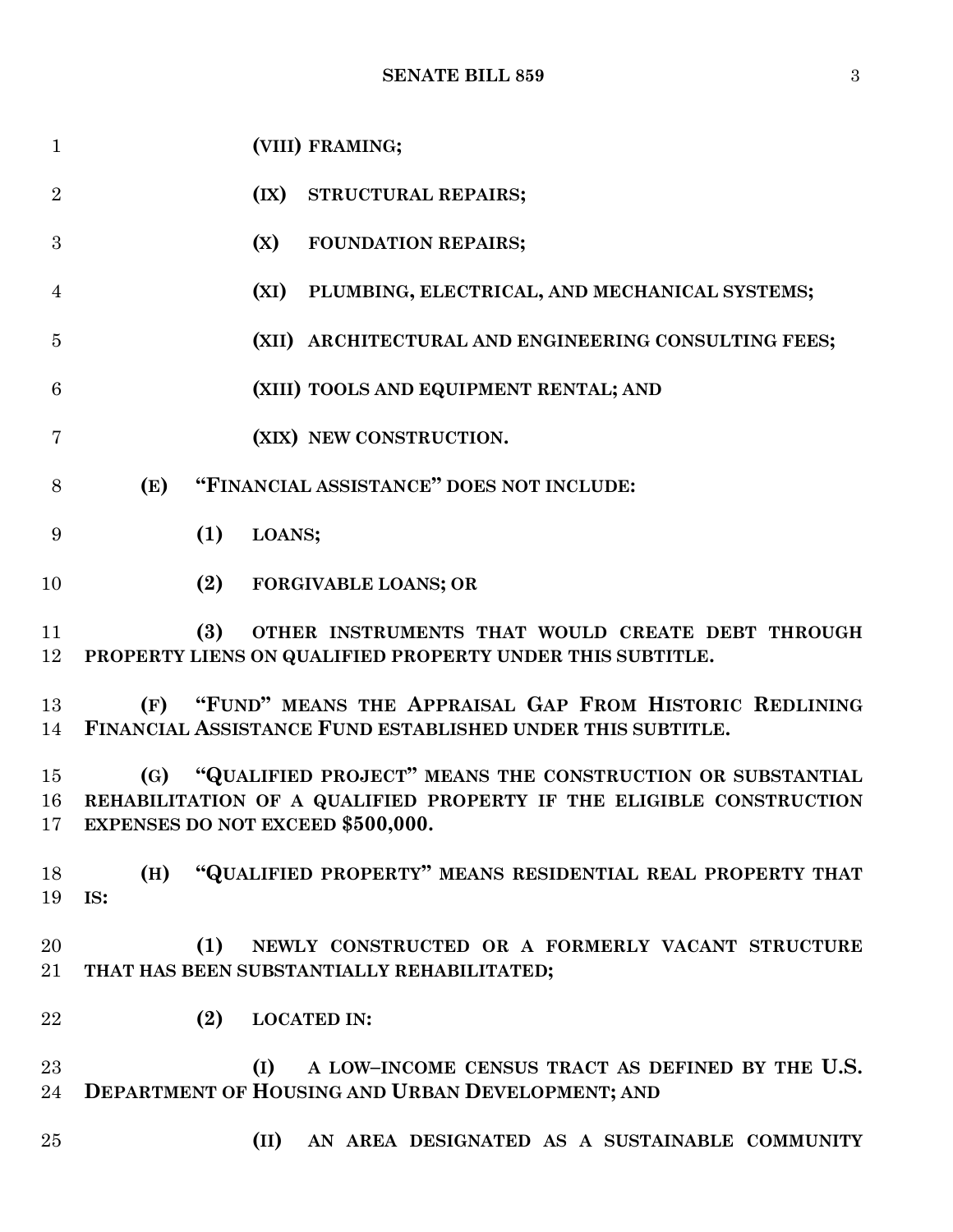**UNDER § 6–205 OF THIS ARTICLE; AND**

 **(3) CONSTRUCTED OR REHABILITATED WITH THE PURPOSE OF BEING SOLD TO AN OWNER–OCCUPANT AT AN AFFORDABLE SALES PRICE.**

**4–2802.**

 **(A) THERE IS AN APPRAISAL GAP FROM HISTORIC REDLINING FINANCIAL ASSISTANCE PROGRAM IN THE DEPARTMENT.**

 **(B) THE PURPOSE OF THE PROGRAM IS TO MAKE FINANCIAL ASSISTANCE AVAILABLE TO AFFORDABLE HOUSING DEVELOPERS WORKING IN LOW–INCOME CENSUS TRACTS IN ORDER TO HELP CLOSE APPRAISAL GAPS THAT OCCUR IN HISTORICALLY REDLINED NEIGHBORHOODS.**

**4–2803.**

 **(A) IN THE FISCAL YEAR IN WHICH A QUALIFIED PROJECT IS COMPLETED,** 13 AN INDIVIDUAL OR BUSINESS ENTITY MAY APPLY TO THE DEPARTMENT FOR **FINANCIAL ASSISTANCE TO COVER THE APPRAISAL GAP FOR THE PROJECT IN ACCORDANCE WITH THIS SECTION.**

 **(B) THE AMOUNT OF THE FINANCIAL ASSISTANCE PROVIDED UNDER SUBSECTION (A) OF THIS SECTION SHALL BE EQUAL TO THE APPRAISAL GAP.**

 **(C) FINANCIAL ASSISTANCE PROVIDED UNDER THIS SECTION MAY BE ALLOCATED AMONG THE PARTNERS, MEMBERS, OR SHAREHOLDERS OF A BUSINESS ENTITY IN ANY MANNER AGREED TO BY THOSE PERSONS IN WRITING.**

 **(D) FINANCIAL ASSISTANCE PROVIDED UNDER THIS SECTION MAY BE USED IN CONJUNCTION WITH OTHER STATE, FEDERAL, OR LOCAL FUNDING SOURCES.**

**4–2804.**

 **(A) SUBJECT TO § 4–2805 OF THIS SUBTITLE, ON APPLICATION BY AN INDIVIDUAL OR BUSINESS ENTITY THAT PAYS OR INCURS ELIGIBLE CONSTRUCTION EXPENSES, THE DEPARTMENT SHALL PROVIDE FINANCIAL ASSISTANCE TO THE INDIVIDUAL OR BUSINESS ENTITY IN THE AMOUNT DETERMINED UNDER § 4–2803 OF THIS SUBTITLE.**

 **(B) THE APPLICATION SHALL BE IN THE FORM AND SHALL CONTAIN ANY INFORMATION THAT THE DEPARTMENT REQUIRES BY REGULATION.**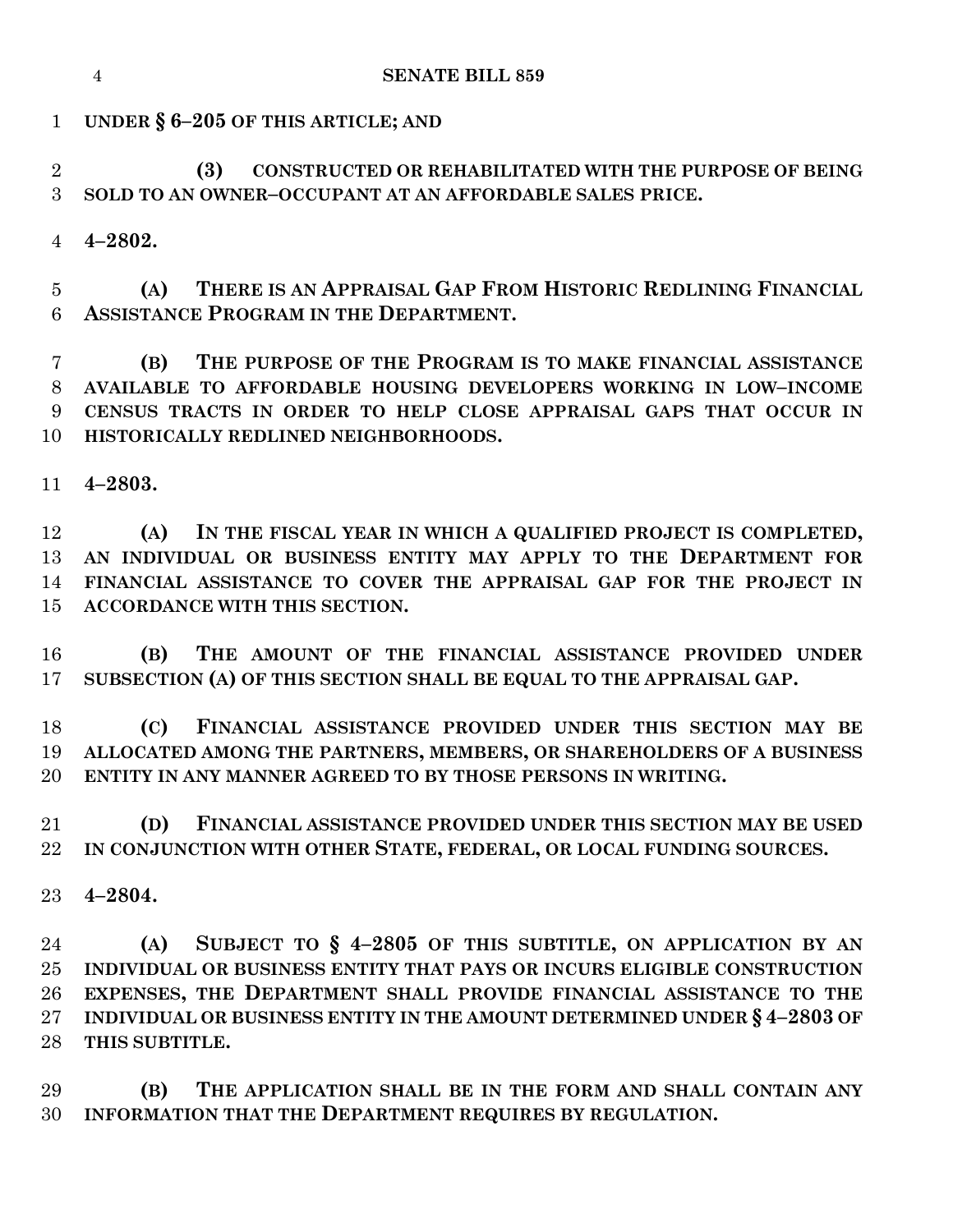#### **SENATE BILL 859** 5

 **(C) THE DEPARTMENT SHALL APPROVE ALL APPLICATIONS THAT QUALIFY FOR FINANCIAL ASSISTANCE UNDER THIS SUBTITLE IN A TIMELY MANNER.**

**4–2805.**

 **(A) THERE IS AN APPRAISAL GAP FROM HISTORIC REDLINING FINANCIAL ASSISTANCE FUND.**

 **(B) (1) THE FUND IS A SPECIAL, NONLAPSING FUND THAT IS NOT SUBJECT TO § 7–302 OF THE STATE FINANCE AND PROCUREMENT ARTICLE.**

 **(2) THE MONEY IN THE FUND SHALL BE INVESTED AND REINVESTED BY THE STATE TREASURER, AND INTEREST AND EARNINGS SHALL BE CREDITED TO THE GENERAL FUND OF THE STATE.**

 **(C) (1) (I) EXCEPT AS OTHERWISE PROVIDED IN THIS PARAGRAPH, FOR ANY FISCAL YEAR, THE DEPARTMENT MAY NOT PROVIDE FINANCIAL ASSISTANCE UNDER THIS SUBTITLE IN THE AGGREGATE TOTALING MORE THAN THE AMOUNT APPROPRIATED FOR THE FUND FOR THAT FISCAL YEAR IN THE STATE BUDGET AS APPROVED BY THE GENERAL ASSEMBLY.**

 **(II) IF THE AGGREGATE FINANCIAL ASSISTANCE AMOUNTS PROVIDED IN A FISCAL YEAR TOTAL LESS THAN THE AMOUNT APPROPRIATED FOR THE FUND FOR THAT FISCAL YEAR, ANY EXCESS AMOUNT SHALL REMAIN IN THE FUND AND MAY BE ALLOCATED FOR THE NEXT FISCAL YEAR.**

 **(III) FOR ANY FISCAL YEAR, IF FUNDS ARE TRANSFERRED FROM THE FUND UNDER THE AUTHORITY OF ANY PROVISION OF LAW OTHER THAN SUBSECTION (D) OF THIS SECTION, THE MAXIMUM FINANCIAL ASSISTANCE AMOUNTS IN THE AGGREGATE THAT THE DEPARTMENT MAY PROVIDE SHALL BE REDUCED BY THE AMOUNT TRANSFERRED.**

 **(2) FOR EACH FISCAL YEAR, THE GOVERNOR SHALL INCLUDE IN THE ANNUAL BUDGET BILL AN APPROPRIATION OF \$4,000,000 FOR THE FUND.**

 **(3) NOTWITHSTANDING THE PROVISIONS OF § 7–213 OF THE STATE FINANCE AND PROCUREMENT ARTICLE, THE GOVERNOR MAY NOT REDUCE AN APPROPRIATION FOR THE FUND IN THE STATE BUDGET AS APPROVED BY THE GENERAL ASSEMBLY.**

 **(D) MONEY IN THE FUND MAY BE USED ONLY FOR THE PURPOSE OF PROVIDING FINANCIAL ASSISTANCE IN ACCORDANCE WITH THIS SUBTITLE.**

**(E) ON OR BEFORE JANUARY 1 EACH YEAR, EACH COUNTY SHALL SUBMIT A**